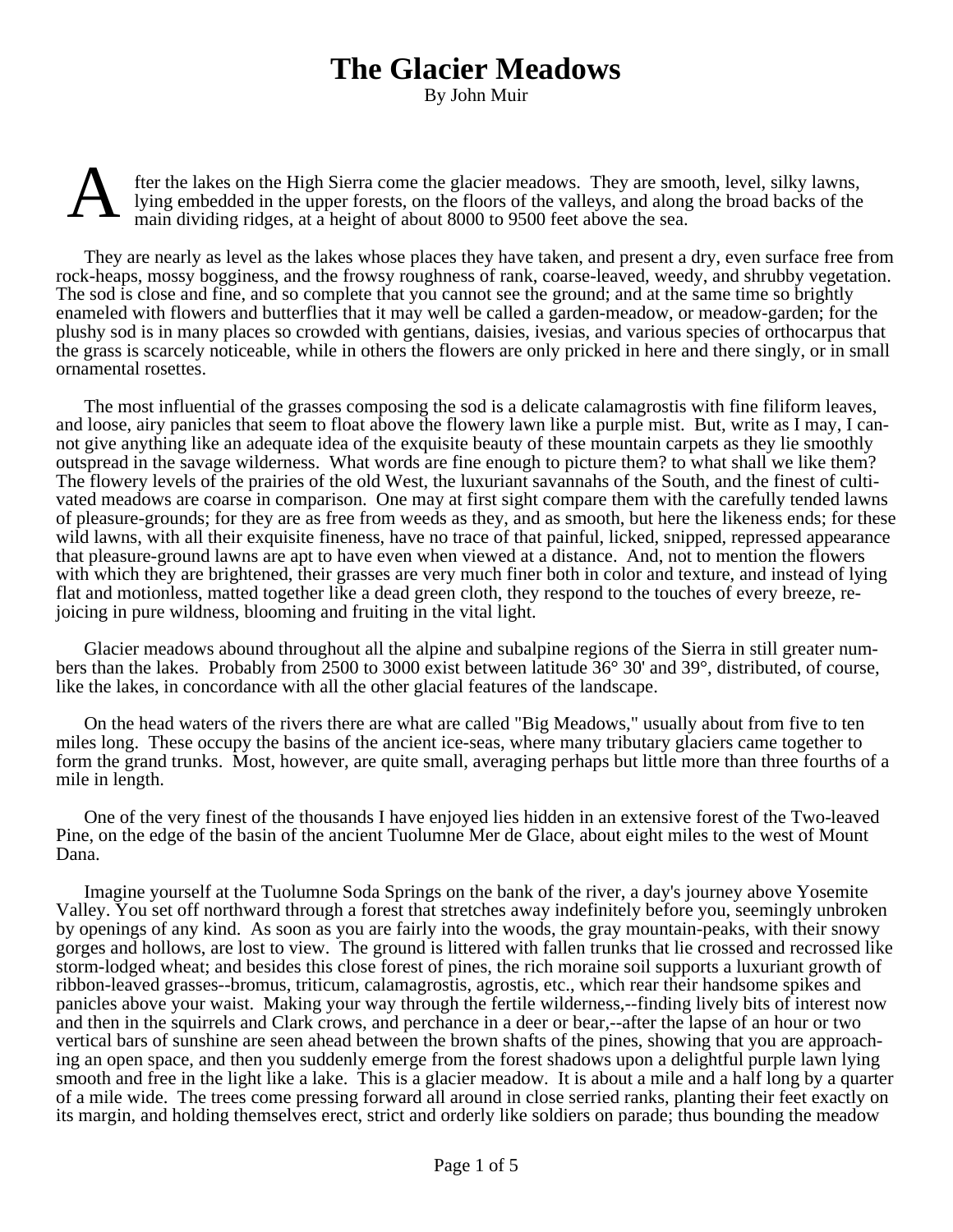with exquisite precision, yet with free curving lines such as Nature alone can draw. With inexpressible delight you wade out into the grassy sun-lake, feeling yourself contained in one of Nature's most sacred chambers, withdrawn from the sterner influences of the mountains, secure from all intrusion, secure from yourself, free in the universal beauty. And notwithstanding the scene is so impressively spiritual, and you seem dissolved in it, yet everything about you is beating with warm, terrestrial, human love and life delightfully substantial and familiar. The resiny pines are types of health and steadfastness; the robins feeding on the sod belong to the same species you have known since childhood; and surely these daisies, larkspurs, and goldenrods are the very friendflowers of the old home garden. Bees hum as in a harvest noon, butterflies waver above the flowers, and like them you lave in the vital sunshine, too richly and homogenously joy-filled to be capable of partial thought. You are all eye, sifted through and through with light and beauty. Sauntering along the brook that meanders silently through the meadow from the east, special flowers call you back to discriminating consciousness. The sod comes curving down to the water's edge, forming bossy outswelling banks, and in some places overlapping countersunk boulders and forming bridges. Here you find mats of the curious dwarf willow scarce an inch high, yet sending up a multitude of gray silky catkins, illumined here and there with the purple cups and bells of bryanthus and vaccinium.

Go where you may, you everywhere find the lawn divinely beautiful, as if Nature had fingered and adjusted every plant this very day. The floating grass panicles are scarcely felt in brushing through their midst, so fine are they, and none of the flowers have tall or rigid stalks. In the brightest places you find three species of gentians with different shades of blue, daisies pure as the sky, silky leaved ivesias with warm yellow flowers, several species of orthocarpus with blunt, bossy spikes, red and purple and yellow; the alpine goldenrod, pentstemon, and clover, fragrant and honeyful, with their colors massed and blended. Parting the grasses and looking more closely you may trace the branching of their shining stems, and note the marvelous beauty of their mist of flowers, the glumes and pales exquisitely penciled, the yellow dangling stamens, and feathery pistils. Beneath the lowest leaves you discover a fairy realm of mosses,--hypnum, dicranum, polytrichum, and many others,- their precious spore-cups poised daintily on polished shafts, curiously hooded, or open, showing the richly ornate peristomas worn like royal crowns. Creeping liverworts are here also in abundance, and several rare species of fungi, exceedingly small, and frail, and delicate, as if made only for beauty. Caterpillars, black beetles, and ants roam the wilds of this lower world, making their way through miniature groves and thickets like bears in a thick wood.

And how rich, too, is the life of the sunny air! Every leaf and flower seems to have its winged representative overhead. Dragon-flies shoot in vigorous zigzags through the dancing swarms, and a rich profusion of butterflies--the leguminosæ of insects--make a fine addition to the general show. Many of these last are comparatively small at this elevation, and as yet almost unknown to science; but every now and then a familiar vanessa or papilio comes sailing past. Humming-birds, too, are quite common here, and the robin is always found along the margin of the stream, or out in the shallowest portions of the sod, and sometimes the grouse and mountain quail, with their broods of precious fluffy chickens. Swallows skim the grassy lake from end to end, fly-catchers come and go in fitful flights from the tops of dead spars, while woodpeckers swing across from side to side in graceful festoon curves,--birds, insects, and flowers all in their own way telling a deep summer joy.

The influences of pure nature seem to be so little known as yet, that it is generally supposed that complete pleasure of this kind, permeating one's very flesh and bones, unfits the student for scientific pursuits in which cool judgment and observation are required. But the effect is just the opposite. Instead of producing a dissipated condition, the mind is fertilized and stimulated and developed like sun-fed plants. All that we have seen here enables us to see with serer vision the fountains among the summit-peaks to the east whence flowed the glaciers that ground soil for the surrounding forest; and down at the foot of the meadow the moraine which formed the dam which gave rise to the lake that occupied this basin before the meadow was made; and around the margin the stones that were shoved back and piled up into a rude wall by the expansion of the lake ice during long bygone winters; and along the sides of the streams the slight hollows of the meadow which mark those portions of the old lake that were the last to vanish.

I would fain ask my readers to linger awhile in this fertile wilderness, to trace its history from its earlies glacial beginnings, and learn what we may of its wild inhabitants and visitors. How happy the birds are all summer and some of them all winter; how the pouched marmots drive tunnels under the snow, and how fine and brave a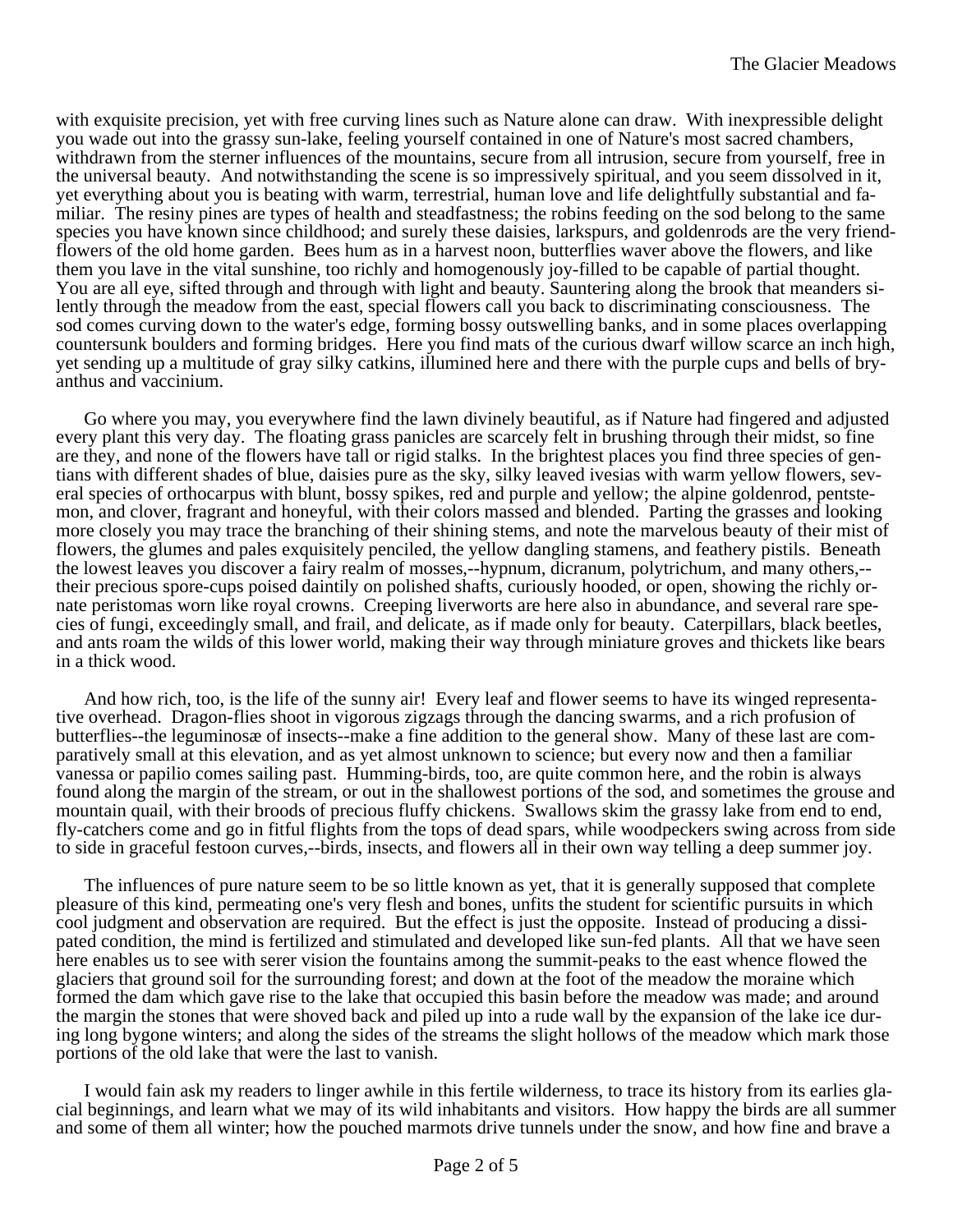life the slandered coyote lives here, and the deer and bears! But, knowing well the difference between reading and seeing, I will only ask attention to some brief sketches of its varying aspects as they are presented throughout the more marked seasons of the year.

The summer life we have been depicting lasts with but little abatement until October, when the night frosts begin to sting, bronzing the grasses, and ripening the leaves of the creeping heathworts along the banks of the stream to reddish purple and crimson; while the flowers disappear, all save the goldenrods and a few daisies, that continue to bloom on unscathed until the beginning of snowy winter. In still nights the grass panicles and every leaf and stalk are laden with frost crystals, through which the morning sunbeams sift in ravishing splendor, transforming each to a precious diamond radiating the colors of the rainbow. The brook shallows are plaited across and across with slender lances of ice, but both these and the grass crystals are melted before midday, and, notwithstanding the great elevation of the meadow, the afternoons are still warm enough to revive the chilled butterflies and call them out to enjoy the late-flowering goldenrods. The divine alpenglow flushes the surrounding forest every evening, followed by a crystal night with hosts of lily stars, whose size and brilliancy cannot be conceived by those who have never risen above the lowlands.

Thus come and go the bright sun-days of autumn, not a cloud in the sky, week after week until near December. Then comes a sudden change. Clouds of a peculiar aspect with a slow, crawling gait gather and grow in the azure, throwing out satiny fringes, and becoming gradually darker until every lake-like rift and opening is closed and the whole bent firmament is obscured in equal structureless gloom. Then comes the snow, for the clouds are ripe, the meadows of the sky are in bloom, and shed their radiant blossoms like an orchard in the spring. Lightly, lightly they lodge in the brown grasses and in the tasseled needles of the pines, falling hour after hour, day after day, silently, lovingly,--all the winds hushed,--glancing and circling hither, thither, glinting against one another, rays interlocking in flakes as large as daisies; and then the dry grasses, and the trees, and the stones are all equally abloom again. Thunder-showers occur here during the summer months, and impressive it is to watch the coming of the big transparent drops, each a small world in itself,--one unbroken ocean without islands hurling free through the air like planets through space. But still more impressive to me is the coming of the snow-flowers,--falling stars, winter daisies,--giving bloom to all the ground alike. Raindrops blossom brilliantly in the rainbow, and change to flowers in the sod, but snow comes in full flower direct from the dark, frozen sky.

The later snow-storms are oftentimes accompanied by winds that break up the crystals, when the temperature is low, into single petals and irregular dusty fragments; but there is comparatively little drifting on the meadow, so securely is it embosomed in the woods. From December to May, storm succeeds storm, until the snow is about fifteen or twenty feet deep, but the surface is always as smooth as the breast of a bird.

Hushed now is the life that so late was beating warmly. Most of the birds have gone down below the snowline, the plants sleep, and all the fly-wings are folded. Yet the sun beams gloriously many a cloudless day in midwinter, casting long lance shadows athwart the dazzling expanse. In June small flecks of the dead, decaying sod begin to appear, gradually widening and uniting with one another, covered with creeping rags of water during the day, and ice by night, looking as hopeless and unvital as crushed rocks just emerging from the darkness of the glacial period. Walk the meadow now! Scarce the memory of a flower will you find. The ground seems twice dead. Nevertheless, the annual resurrection is drawing near. The life-giving sun pours his floods, the last snow-wreath melts, myriads of growing points push eagerly through the steaming mold, the birds come back, new wings fill the air, and fervid summer life comes surging on, seemingly yet more glorious than before.

This is a perfect meadow, and under favorable circumstances exists without manifesting any marked changes for centuries. Nevertheless, soon or late it must inevitably grow old and vanish. During the calm Indian summer, scarce a sand-grain moves around its banks, but in flood-times and storm-times, soil is washed forward upon it and laid in successive sheets around its gently sloping rim, and is gradually extended to the center, making it dryer. Through a considerable period the meadow vegetation is not greatly affected thereby, for it gradually rises with the rising ground, keeping on the surface like water-plants rising on the swell of waves. But at length the elevation of the meadowland goes on so far as to produce too dry a soil for the specific meadow-plants, when, of course, they have to give up their places to others fitted for the new conditions. The most characteristic of the newcomers at this elevation above the sea are principally sun-loving gilias, eriogonæ,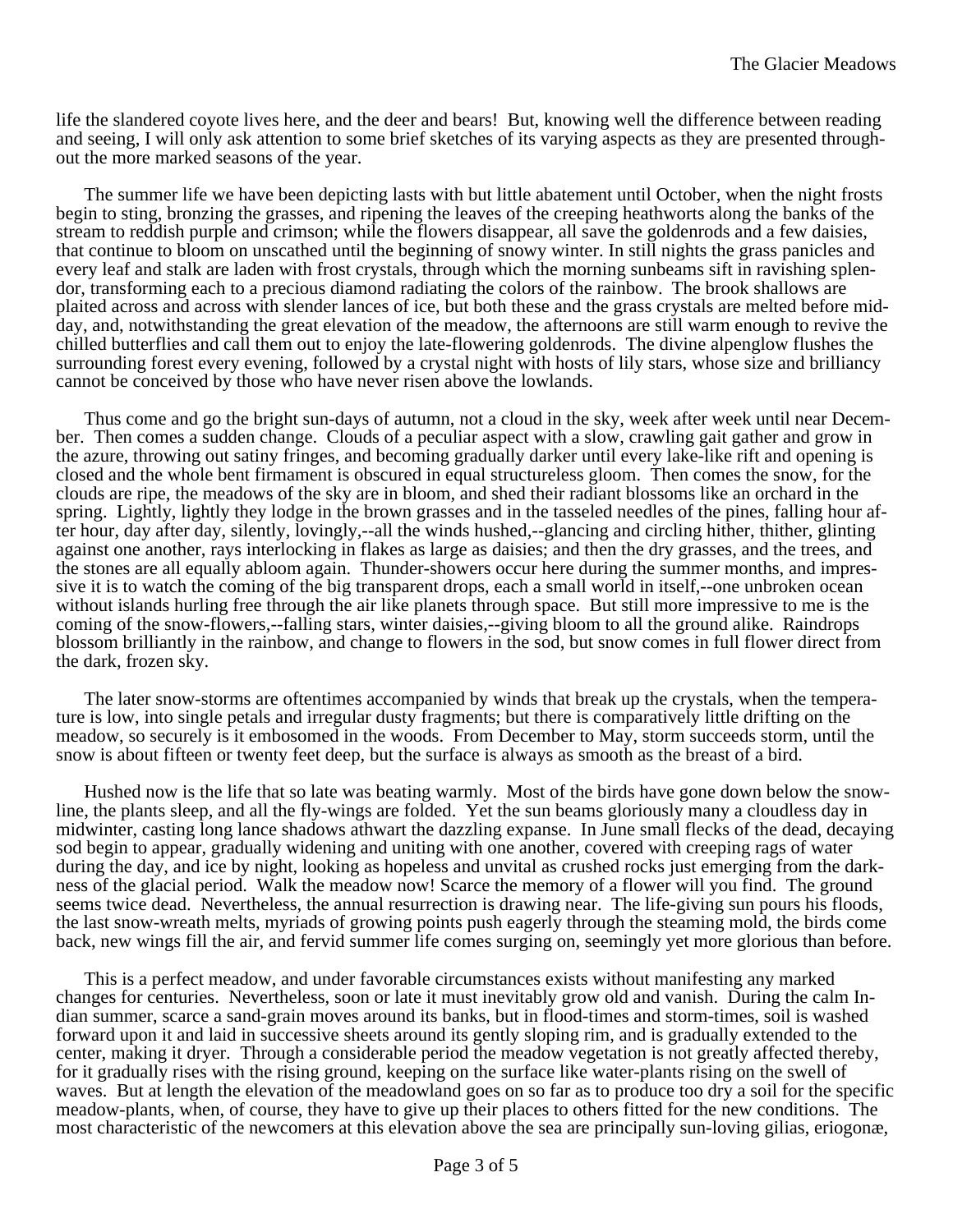and compositæ, and finally forest-trees. Henceforward the obscuring changes are so manifold that the original lake-meadow can be unveiled and seen only by the geologist.

Generally speaking, glacier lakes vanish more slowly than the meadows that succeed them, because, unless very shallow, a greater quantity of material is required to fill up their basins and obliterate them than is required to render the surface of the meadow too high and dry for meadow vegetation. Furthermore, owing to the weathering to which the adjacent rocks are subjected, material of the finer sort, susceptible of transportation by rains and ordinary floods, is more abundant during the meadow period than during the lake period. Yet doubtless many a fine meadow favorably situated exists in almost prime beauty for thousands of years, the process of extinction being exceedingly slow, as we reckon time. This is especially the case with meadows circumstanced like the one we have described--embosomed in deep woods, with the ground rising gently away from it all around, the network of tree-roots in which all the ground is clasped preventing any rapid torrential washing. But, in exceptional cases, beautiful lawns formed with great deliberation are overwhelmed and obliterated at once by the action of land-slips, earthquake avalanches, or extraordinary floods, just as lakes are.

In those glacier meadows that take the places of shallow lakes which have been fed by feeble streams, glacier mud and fine vegetable humus enter largely into the composition of the soil; and on account of the shallowness of this soil, and the seamless, water-tight, undrained condition of the rock-basins, they are usually wet, and therefore occupied by tall grasses and sedges, whose coarse appearance offers a striking contrast to that of the delicate lawn-making kind described above. These shallow-soiled meadows are oftentimes still further roughened and diversified by partially buried moraines and swelling bosses of the bed-rock, which, with the trees and shrubs growing upon them, produce a striking effect as they stand in relief like islands in the grassy level, or sweep across in rugged curves from one forest wall to the other.

Throughout the upper meadow region, wherever water is sufficiently abundant and low in temperature, in basins secure from flood-washing, handsome bogs are formed with a deep growth of brown and yellow sphagnum picturesquely ruffled with patches of kalmia and ledum which ripen masses of beautiful color in the autumn. Between these cool, spongy bogs and the dry, flowery meadows there are many interesting varieties which are graduated into one another by the varied conditions already alluded to, forming a series of delightful studies.

## *Hanging Meadows*

Another very well-marked and interesting kind of meadow, differing greatly both in origin and appearance from the lake-meadows, is found lying aslant upon moraine-covered hillsides trending in the direction of greatest declivity, waving up and down over rock heaps and ledges, like rich green ribbons brilliantly illumined with tall flowers. They occur both in the alpine and subalpine regions in considerable numbers, and never fail to make telling features in the landscape. They are often a mile or more in length, but never very wide--usually from thirty to fifty yards. When the mountain or cañon side on which they lie dips at the required angle, and other conditions are at the same time favorable, they extend from above the timber line to the bottom of a cañon or lake basin, descending in fine, fluent lines like cascades, breaking here and there into a kind of spray on large boulders, or dividing and flowing around on either side of some projecting islet. Sometimes a noisy stream goes brawling down through them, and again, scarcely a drop of water is in sight. They owe their existence, however, to streams, whether visible or invisible, the wildest specimens being found where some perennial fountain, as a glacier or snowbank or moraine spring sends down its waters across a rough sheet of soil in a dissipated web of feeble, oozing rivulets. These conditions give rise to a meadowy vegetation, whose extending roots still more obstruct the free flow of the waters, and tend to dissipate them out over a yet wider area. Thus the moraine soil and the necessary moisture requisite for the better class of meadow plants are at times combined about as perfectly as if smoothly outspread on a level surface. Where the soil happens to be composed of the finer qualities of glacial detritus and the water is not in excess, the nearest approach is made by the vegetation to that of the lake-meadow. But where, as is more commonly the case, the soil is coarse and bouldery, the vegetation is correspondingly rank. Tall, wide-leaved grasses take their places along the sides, and rushes and nodding carices in the wetter portions, mingled with the most beautiful and imposing flowers,--orange lilies and larkspurs seven or eight feet high, lupines, senecios, aliums, painted-cups, many species of mimulus and pentstemon, the ample boat-leaved *veratrum alba* , and the magnificent alpine columbine, with spurs an inch and a